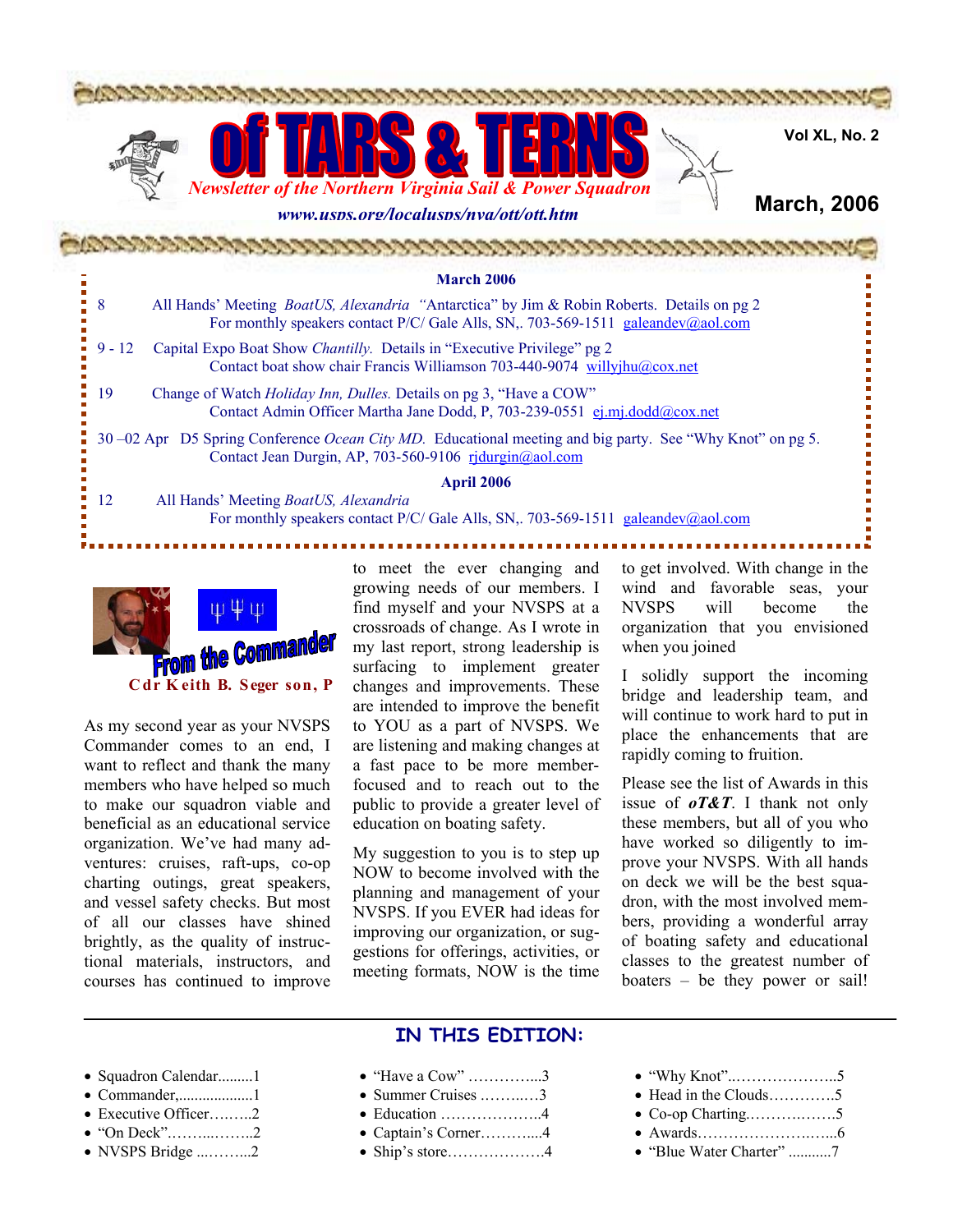*NVSPS BRIDGE Officers & Chairs* 



**COMMANDER**  Cdr Keith B. Segerson, P (703) 670-2270 segerson@gmu.edu



**EXECUTIVE OFFICER**  Lt/C Glenn A. Fahey, P (703) 421-0662 GandJFahey@aol.com

**ADMIN OFFICER**  Lt/C Martha J. Dodd, P (703) 239- 0551 **ASST:**1/Lt William Hammett, AP (703) 569-3648



**EDUCATION OFFICER**  Lt/C G. Jay Nelson, AP (703) 437-0064 **ASST:**1/Lt Brian Middleton, AP (703) 256-3276 brianmiddleton@msn.com



**TREASURER** Lt/C Jeffrey D. Hester, S (540) 667-4949



**SECRETARY**  Lt/C Clara Blanding, P (703) 566 - 7058 claralee@comcast.net **ASST:**1/Lt Cathy F. Sheffield, AP

#### **MEMBERSHIP CHAIR**

Lt/C Martha J. Dodd, P (703) 239-0551 ej.mj.dodd@cox.net

#### **AT LARGE**

D/Lt Walter D. Lazear, AP (703) 620-1821 Lt Russell S. Grasso, AP (703) 499-8557 Lt Ronald H. Larson, P (703) 922-7094 P/C John A. Shivik, AP (703) 273-3351 P/C Richard J. Durgin, JN (703) 560-9106

### *of Tars & Terns* **EDITOR**

Lt Pete Soballe, AP (202) 337-0960 psoballe@yahoo.com

#### **DISTRIBUTION**

Lt Manette Lazear, AP D/Lt Walter D. Lazear, AP (703) 620-1821



### **"EXECUTIVE PRIVILEGE"**

### **Lt/C Glenn A. Fahey, P, Executive Officer**

#### **The 2006 National Capital Boat Show is just around the**

**corner.** It's that time of year again. The show is being held March 9 - 12 at the Dulles Expo Center in Chantilly. NVSPS will have a booth to promote our organization, and we're looking for volunteers for 2-hour shifts. If you volunteer you'll receive free admission to the



show. This is a fun event and a great chance to let the public know what we do. Don't worry if you're a new member. This is not difficult and we'll pair you up with someone more experienced. Please contact our acting Boat Show Chairman, Francis Williamson at 703-440-9074 or willyjhu@cox.net

We're also looking for a new chairperson for Vessel Safety Checks. Elaine Colen Sheetz has done a terrific job, but, this position will need to be filled due to Elaine and Al's upcoming move to sunny Florida. We'll miss you both! Elaine is willing to train whoever steps forward to fill this vital position **at 1100 on 25Mar06** Please contact Elaine at elsc97@aol.com or me at GandJFahey@aol.com

## **ALL HANDS . . . ON DECK**

Wednesday, 8 March 2006 @ 1930 BoatUs, Alexandria



Robin & Jim Roberts recently traveled to Antarctica during the south polar summer to see penguins, seals, whales, sea birds, and the magical formations of glaciers and ice. Join them at the March meeting to see photographs and to hear about the Antarctic wonders from their

adventure aboard the 300' ship "National Geographic Endeavour". During the trip they flew the NVSPS burgee from the starboard spreader of the ship, at the bottom of the world. Don't miss this dynamite presentation at BoatUS, 1930 on Wed, 08Mar06.

See you there!

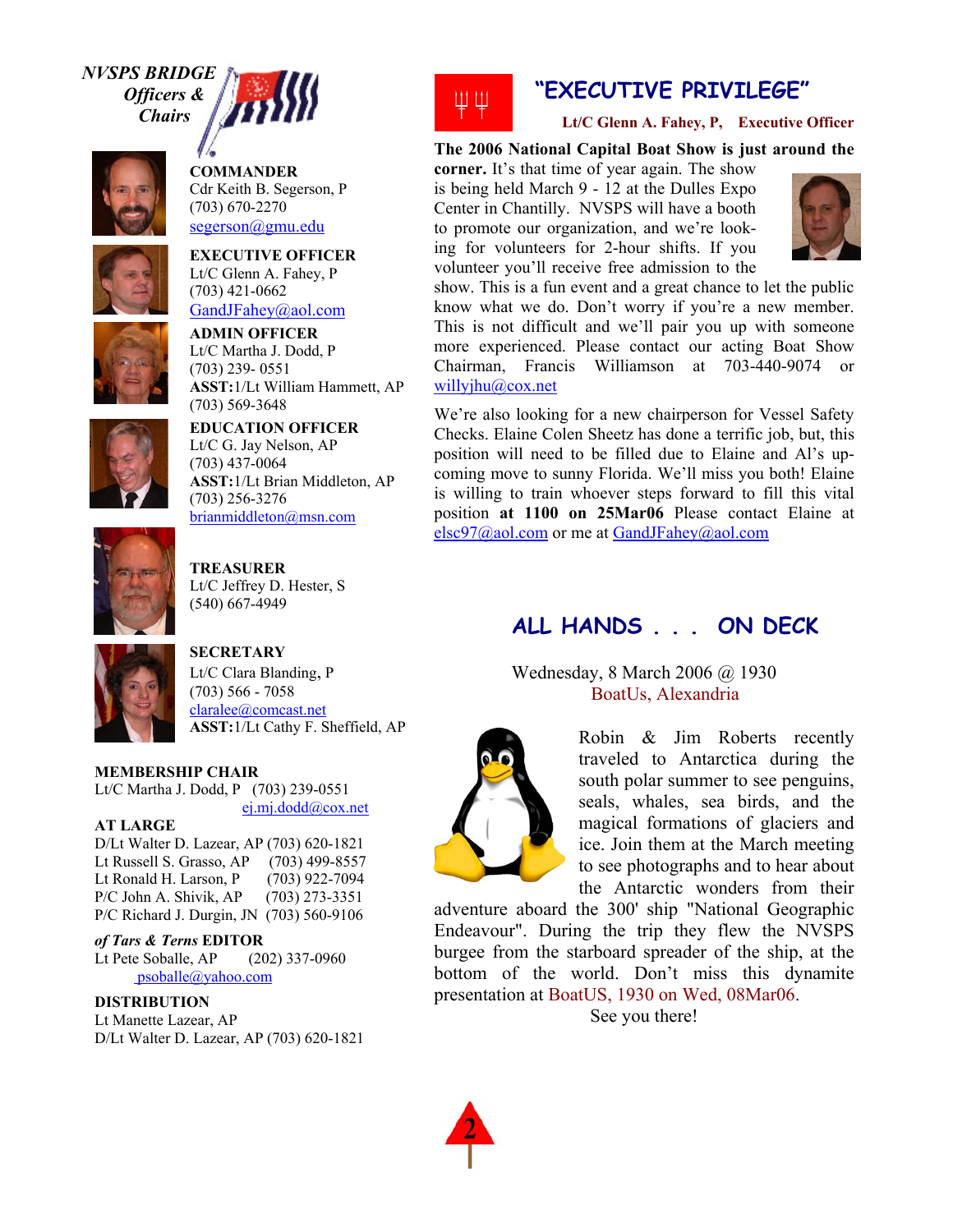### **2006 Summer Cruises**

**The NVSPS summer cruise is 19-24 June**, Mon-Sat, and we expect to have a lot of fun! We'll spend Monday and Tuesday at Baltimore's Inner Harbor East Marina. No shortage of amenities there! Between the Baltimore Aquarium, the Inner Harbor, the Orioles games on 20 June, and Little Italy, there's plenty to keep you entertained.

We'll spend Wed and Thurs at Lankford Bay Marina, which was voted one of Chesapeake Bay's 10 best by *Chesapeake Bay Magazine* readers. Aside from stunning scenery on the Chester River, trolley service is available to Rock Hall, home to several great restaurants including Waterman's Crab House. We finish out Fri and Sat at Bay Bridge Marina and everything that Kent Island has to offer.

 Please plan to join us. No cruising experience necessary and no boat necessary for that matter! All of these have hotels or B&B's nearby. So join us by car if you wish. But join us! Contact joelpbailey@hotmail.com, or 703-444-5169 with questions about any cruises and watch the **oT&T** for sign-up information.

 We're also planning a number of weekend cruises and raft-ups. Further details on each will be forthcoming, but please mark you calendars now! Also note that the entertainment committee plans to hold rendezvous to correspond with several of these.

**Memorial Day Weekend** – Cruise to Oxford, MD. Either reserve a slip at Mears Yacht Haven or there's limited anchorage in front of the marina on Town Creek, just off the Tred Avon. I suggest you call now! Slips go fast on holiday weekends! 410-226-5450 or www.coastal-properties.com/mears.htm.

**Saturday, 15 July** – Join us for a raft-up and late lunch at Tim's Rivershore on the Potomac. We not only expect to see all you Potomac boaters there with your boats, but we expect to see you bay boaters there with your cars! Check it out:

### www.timsrivershore.com.

**Weekend of 12-13, August** –A weekend raft-up and anchor-out on the scenic Wye river. Bring something to cook and share!

**Labor Day Weekend** - Cruise to St. Michaels, MD. Either reserve a slip at St. Michaels Marina (www.stmichaelsmarina.com – closest to town), St. Michaels Harbor Inn (www.harbourinn.com), or there's ample anchorage with a water taxi into town.

Again, if you want a slip, I suggest you call the marina now!

**Weekend of 23-24, September** - Raft-up and anchor out somewhere off the Choptank River.

Weekend of 21 – 22, October, Tilghman Island Day has become an annual tradition for a number of NVSPS members. The event is a lot of fun with the work boat races being the highlight of the weekend! http://tilghmanmd.com/tilghmanday.htm.

Boaters usually reserve slips at Tilghman-on-Chesapeake (www.tochesapeake.com – closest to the action). Or Knapps Narrows Marina (www.knappsnarrowsmarina.com) .

These cruises are golden opportunities for less experienced boaters to take their boats out with more experienced boaters, who are more than willing to provide advice, consultation, and whatever assistance may be needed! Please join us for fun and to gain s experience with your boat!

> **Joel Bailey, AP**  joelpbailey@hotmail.com 703-444-5169



3

# **Have a C.O.W. !**

That's the NVSPS "Change of Watch"

An annual extravaganza to embrace our traditional change of leadership and to celebrate the accomplishments of the outgoing bridge

At the Washington Dulles Holiday Inn. Sunday, 19 March 2006 *(contrary to what was printed last month!)* 

> 1100 – Social 1130 - Buffet 1300 – Ceremony

### **FUN, EXCITEMENT, FOOD, PRIZES**

Contact Martha Jane Dodd NOW*(deadline 04 March)*  703-239-0551

ej.mj.dodd@cox.net

Checks for \$40 per person to NVSPS: Martha Jane Dodd 7900 Frost Crystal Court Fairfax Station VA 22039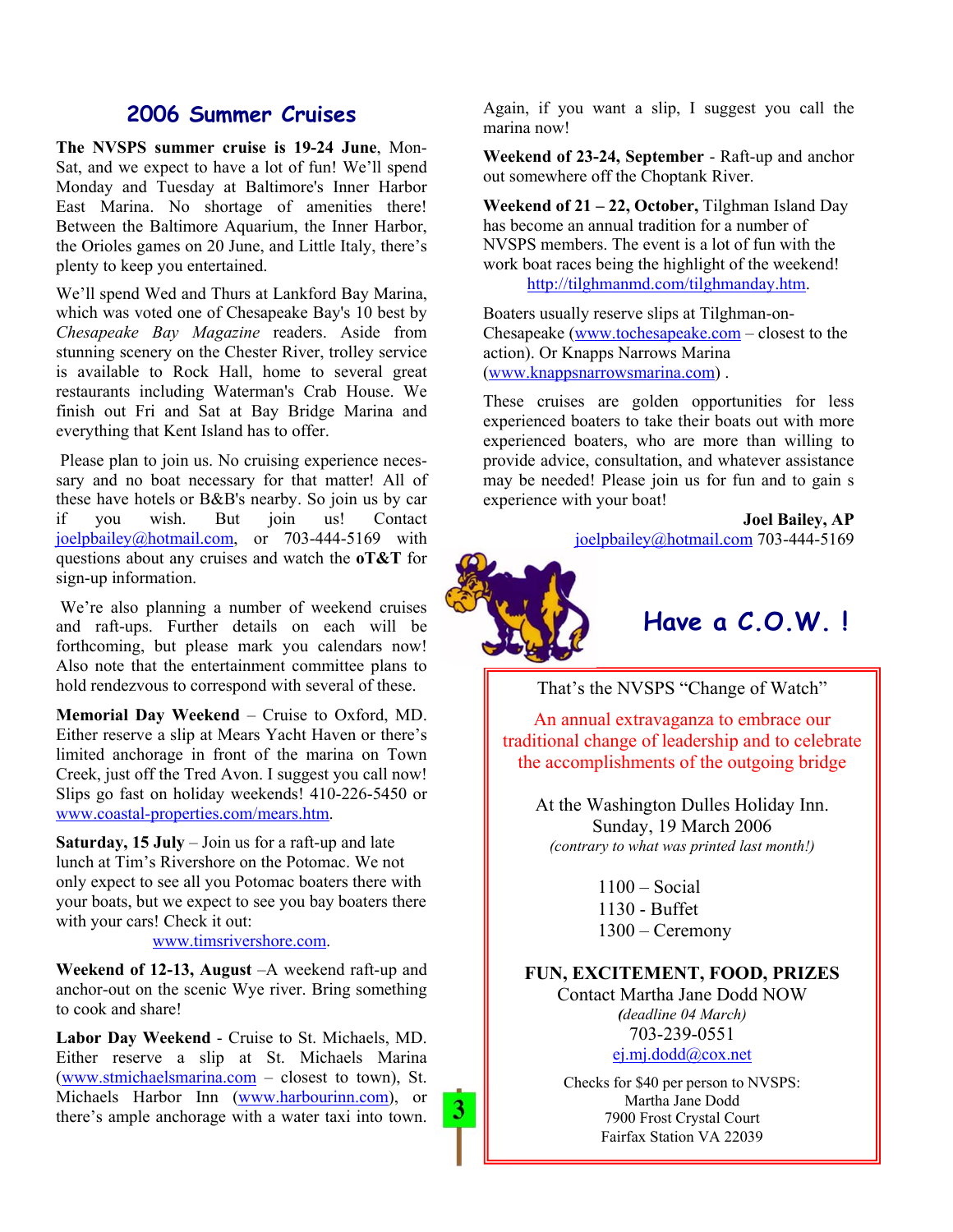## **Education Officer's Report**

**Lt/C G. Jay Nelson, AP 703-437-0064 jnelson26@csc.com**

We are preparing for two area boat shows – Washington (22 -26 Feb) and the Capital Expo, Chantilly (09-12 Mar). We have four public boating courses scheduled after the shows and are



prepared to schedule more if needed. We expect to embrace many new students and members as a result of our participation in these shows.

Squadron members will be staffing a booth at the Capital Expo Boat Show with our Sea Scout partners. This is an excellent opportunity to talk to people interested in boating about benefits of the Power Squadron boating safety course. The boat show should generate a lot of interest in the squadron and increase attendance levels in these classes. If you're interested in helping us out in the booth, contact Francis Williamson at willyjhu@cox.net 703-440- 9074. Your participation will get you a free ticket to the boat show.

The NVSPS will present its renowned GPS Seminar on 15 March, 1900 - 2130 p.m., at Marshall High School, 7731 Leesburg Pike, Falls Church. USPS Certified Instructor Rick Baker, AP, will present the information for squadron members and guests. He covers the basics of the satellite system and then focuses on the actual use of GPS to make your navigation and piloting skills more accurate. Rick kicks up the night drawing on his own experience using GPS on the Chesapeake, the Caribbean, and offshore sailboat deliveries. The course is free for members, and it costs \$25 for non-member guests. Please register as soon as possible and before 7 March by contacting Rick with the number attending in your party: 703-318-5899 or rickbaker2006@verizon.net



## **Captain's Corner**

**Galvanic Corrosion** can raise it's ugly head at this time of year while boats are out of the water and their bottoms are in full view. Let's see if you're up to speed on this critical topic.



1. This process is usually the result of

- A. Barnacles
- B. Cheap "stainless" fittings
- C. Current flowing between dissimilar metals
- D. Inadequate anti-fouling paint
- 2. Corrosion is most likely for boats that are…
- A. Moored away from traffic all year
- B. In Freshwater
- C. Just past their warranty period
- D. On shore-power in a crowded marina
- 3. The best sacrificial anode for an aluminum outdrive in saltwater is
- A. Magnesium
- B. Aluminum
- C. Zinc
- D. Plastic

*answers on page 7* 

**Pete Soballe, AP**  202-337-0960 psoballe@yahoo.com

# **SHIP'S STORE**



**Need a new burgee, shirt or name tag?** 

**Contact Cory-Jeanne"CJ"Houck-Cox, S, 703-642-0818 or** cjhouck\_nm@yahoo.com

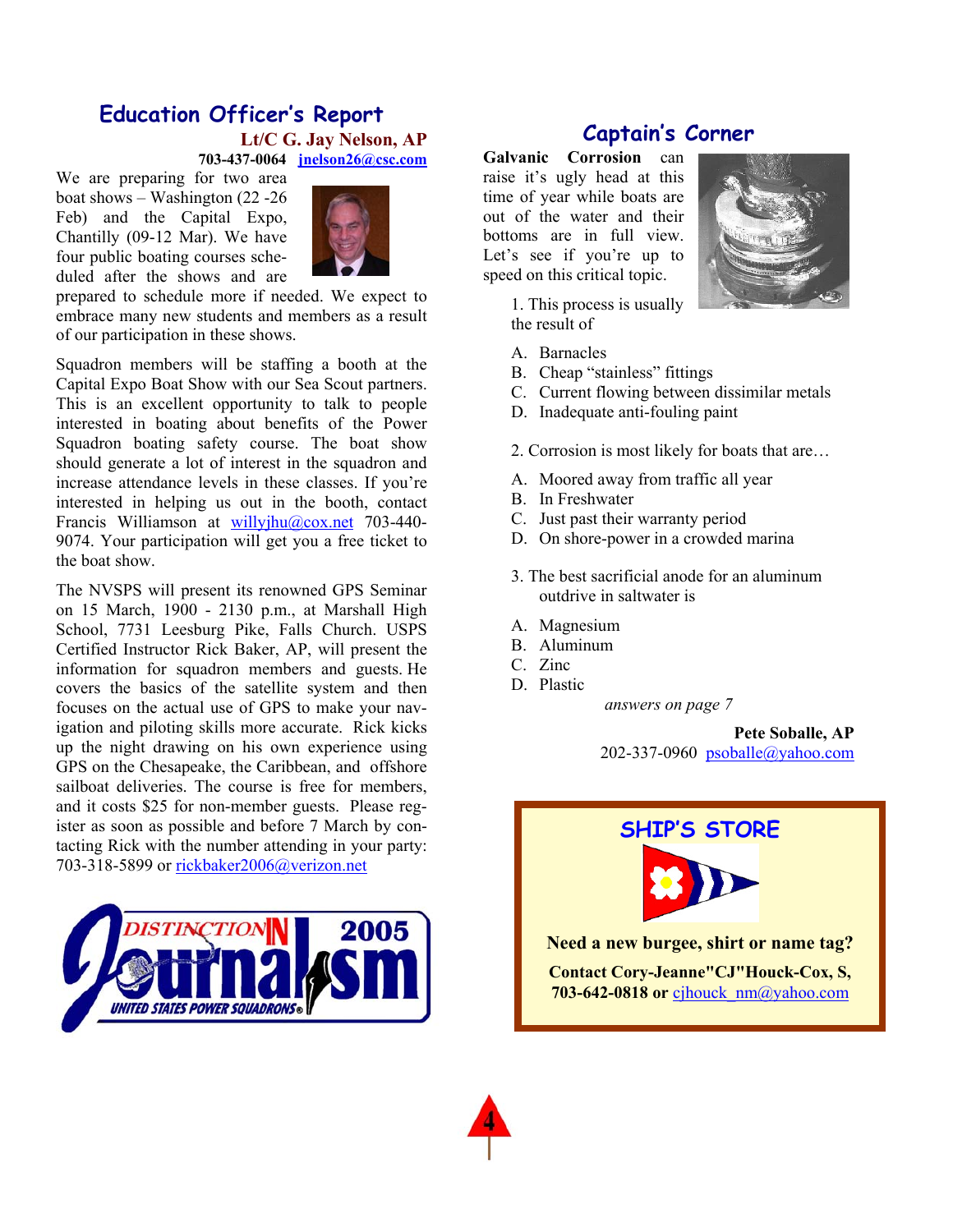## **WHY KNOT come to OC?**

On 31 March 2006 the atrium of the Princess Royale Hotel in Ocean City, MD, will become party central as about 300 D/5 Spring Conference participants visit hospitality suites sponsored by dozens of local squadrons.



Each suite will present unique entertainment, refreshments and souvenirs to amuse and amaze.

NVSPS's theme is WHY KNOT? and will feature a seaman's treasury of knots with activities, souvenirs, and snacks to match. The fun begins around 1500 when our crew gathers in Room 217 to decorate and prepare refreshments. From 1900 to 2200 we'll take turns hosting our suite and visiting all the others. We hope to see you there!

An orientation session for "first timers" is being offered. Training sessions and conference details are described in the Spring 2006 Mark V.

> **Jean Durgin, AP**  rjdurgin@aol.com 703-560-9106

## **Cooperative Charting**

In 2006, we would like to do some different things in Cooperative Charting (CoCh). There is much more to CoCh than the Geodetic Marker Recovery outings we have been talking about. For the national perspective look at http://www.usps.org/national/coch/

I would like to start us off with a depth survey in the early spring. Does anyone know of a good candidate location? Perhaps the channel and surrounding waters to your marina haven't been surveyed in many years. Let me know what you would consider a worthy location for a depth survey and I'll get the planning underway.

The D/5 CoCh Workshop is coming up on May 5th and 6th at the NOAA Atlantic Marine Center in Norfolk, VA. Look for the details on the D/5 website and in an upcoming issue of the Mark 5.

> **Ed Phillips, AP**  Co-op Charting Committee Chair 703-771-7096 potter339@earthlink

## **Head in the Clouds**

Have you ever flown in an aircraft and passed through clouds? Have you looked at clouds from a height of 6 miles? Did you ever wonder about them? I did. Clouds are caused by the condensation of water vapor.

But that is not all there is to it. By observing the different types of clouds we can be safer on the water and ashore. You are afloat and observe towering cumulus and a darkening



sky to the west. So what does it mean? Is your safety at stake? Could very well be. The towering cumulus and anvil-top formation is indicative of a thunderstorm. Gusty and shifting winds, torrential rain and frequent lightning can ruin your day. Most importantly, you need to take precautions. We'll address those in the next article.

We're approaching the "Clash of Seasons". Ready?

### **Some rainy weather humor …**

Did you hear about the kindergarten teacher who was helping one of her students put on his boots? Even with her pulling  $\&$  him pushing, the little boots still didn't want to go on. Finally, when the 2nd boot was on, she'd worked up a sweat.

She almost cried when the little boy said, "teacher, they're on the wrong feet." It wasn't any easier pulling them off than it was putting them on. She managed to keep her cool as together they worked to get the boots back on, this time on the right feet.

He then announced, "These aren't my boots." She bit her tongue rather than get in his face & scream. And, once again, she struggled to help him pull the illfitting boots off his little feet. No sooner did they get the boots off & he said, "They're my brother's boots. My Mom made me wear 'em."

Now she didn't know if she should laugh or cry. But, she mustered up all the grace & courage she had left to wrestle the boots on his feet again.

Helping him into his coat, she asked, "Now, where are your mittens?" He said, "I stuffed 'em in the toes of my boots."

Her trial starts next month

**P/C John Shivik, AP jshivik@cox.net** 703-273-3351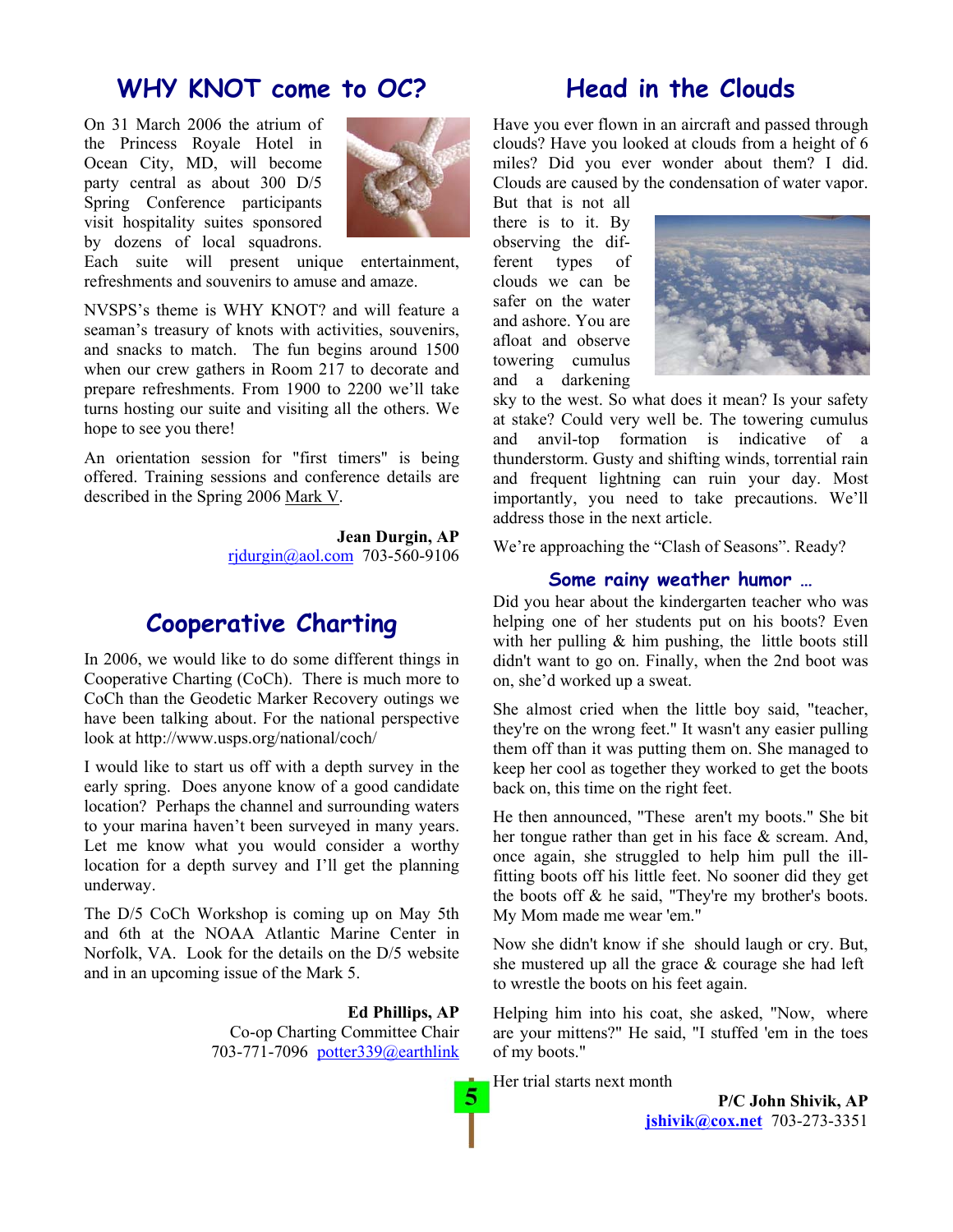### **Founder's Day Awards**

Our annual Founder's day event was held at Montebello in Alexandria. Thanks to P/C Al Sheetz, AP and Elaine for letting the squadron use their party room once again. It was another outstanding celebration and a good time and good food was had by all.

There are, of course, far more people to thank and recognize than there are awards. The Commander has repeatedly stressed the powerful teamwork and emerging dynamic leadership in the NVSPS. Here are a few of this year's standouts:

#### **Charles S. Kent Perpetual Memorial:**

**Ed Phillips, AP** for giving rides on his 2 sailboats to handicapped and disabled persons, providing a public service and great charitable work.

**NVSPS Educational Award: Brian Middleton, AP**  for his enthusiasm and for the exciting and innovative changes he has suggested to our meetings and educational programs which are currently in the process of being implemented

# **NVSPS Newer Member Award:**



**Joe & Gail Jarocki f**or a newer member or couple who has jumped in and rolled up their sleeves by becoming part of the process of the squadron. This is a new trophy that will be rotating year to year

**Outstanding Instructor, Boating Safety: G. Jay Nelson, AP** for working diligently to create state-ofthe-art teaching materials; for working closely with

Sea Scouts; and for outstanding classroom instruction

**Past Commander's Award: Ed Dodd, AP,** for exemplifying the spirit of USPS, dedication, and always seeing the "big picture" beyond the squadron



#### **Commander's Discretionary Awards:**

**Rick Baker, AP,** for promoting the spirit of change, making improvements to the squadron and the way it functions, and raising the bar for others to follow

**Robert Van Buskirk, P,** for his phenomenal work in driving the spirit of change in membership and recruitment and for creating dynamic presentations used in meetings of ExCom and with outside contacts. For his efforts in improving the squadron and making it "about boating"

**Clara Blanding, P,** for always volunteering and providing support, helping to keep the other officers running on track, and remembering that the best work is done on a full stomach



**P/C John Shivik, AP,** for his work behind the scenes in keeping the commander and his staff moving in the right direction and helping to ensure tasks are completed on time

**P/C Dick & Jean Durgin** for providing sound leadership and guidance behind and in front of the scenes. For their talents, ideas, and creativity in all areas



**P/C Bill & Helen Alberts** for constantly demonstrating what life, boating, and USPS are all about

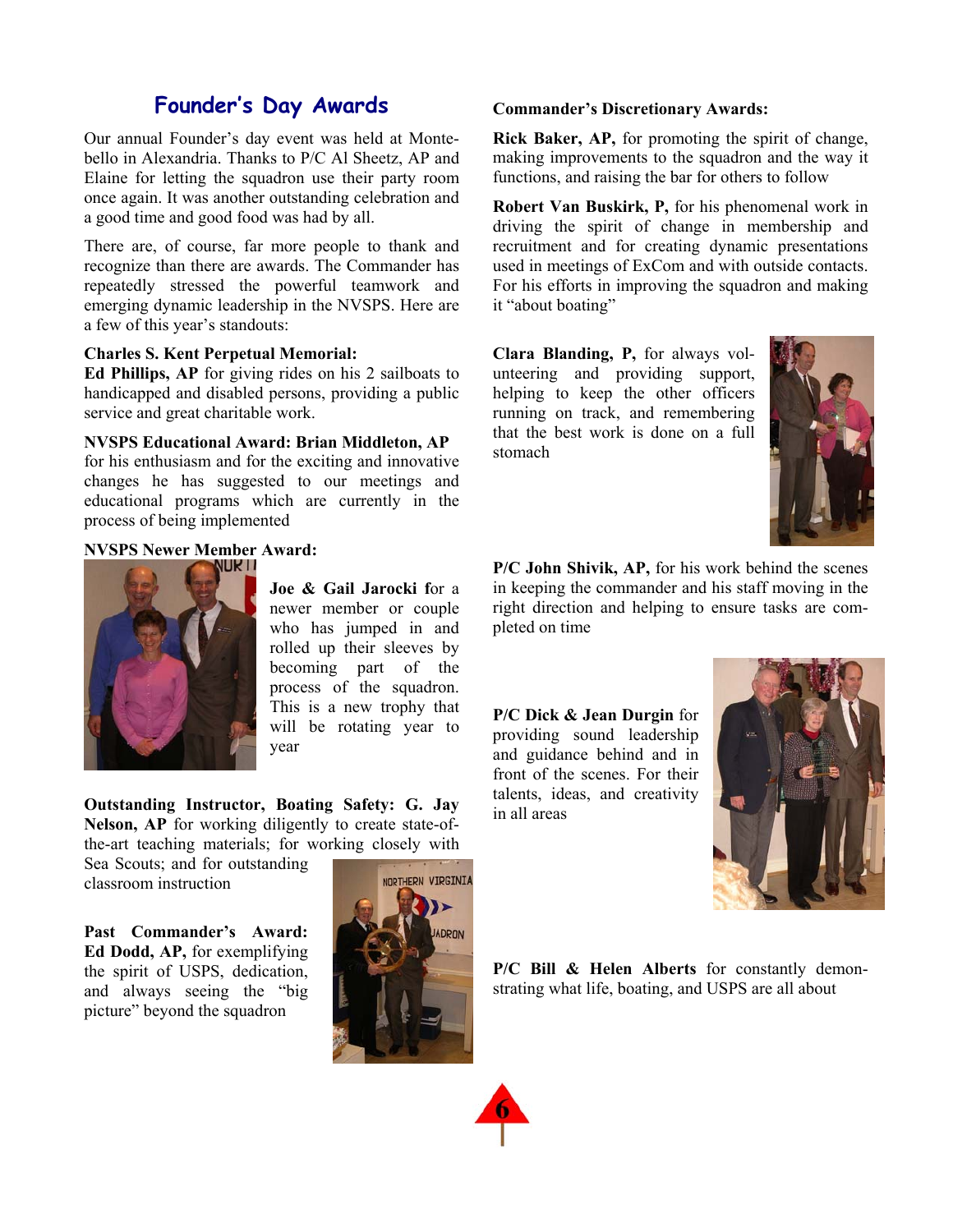### **BLUE WATER CHARTER II**

Out in blue water, my fishing gear comes out. It's a relief to sail under blue skies in blue water but we do look forward to sighting land again. Bobbing up and down on the horizon ahead is a long green line, the trees of Isle au Haut once half-owned by Ernest W. Bowditch, perhaps the grandson of Nathaniel Bowditch of *American Practical Navigator*. The lure frequently caught seaweed as we passsed Isle au Haut headed toward Matinicus. Just after a clean and toss back, the line zinged out. Soon a 15-lb blue fish was on board: our dinner for several nights. Sighting Matinicus was not easy but a corrected magnetic course brought us safely north of Eastern Ledge and the dangerous Zephyr Rock shoals. Though Matinicus Island would be interesting, the guide book advises: "There are no really snug harbors, unmarked dangers are frequent, and tides are swift." We kept going. Next and last down the line for us was Monhegan Island. A very pleasant sail, no more fishing. The Admiral was setting the course and keeping track of times and distances. I kept setting the sail and watching the compass, and Jacque kept reading about the history of these waters. We heard about early sword fishing by the native Americans among the various islands in Penobscot Bay and about the lobstering going on today. We sighted Monhegan Island dead ahead; the Admiral was doing an excellent job. Cautiously we entered. Green trees cover most of Monhegan on the left, while light green grass covers Manana off the starboard bow. Then immediately off to port was the town wharf. Jacque and the Admiral wanted to visit the island. Immediately on shore they met a summer resident who invited them to his house and a much desired shower. I was advised I could use a mooring belonging to a fisherman not due back for a week. Safely secured, riding out a stiff current, I sat there watching the tourists and thinking how great it was to be independent, to go where you please when you please. I set about cleaning and filleting my bluefish, while watching the "hermit" tend his sheep (ah, so that's why the island is light green). A fisherman told me "that's the second blue caught in these waters this summer."

Next morning we set off to the mainland to pick up Nils Ericson, who would accompany us for the rest of the trip. Bar Harbor was selected as the meeting place, as it's frequented by tourists and is readily accessible; so are supplies. We got a mooring for the night and made plans for a tour of Frenchman Bay early in the morning. North of Bald Rock we spotted a threatening thunderstorm; we turned around and never saw it again. Passing the G "7" Bell (a good fix) advection fog rolled in. The Admiral plotted a course for R "4" Bell and began timing our run while I watched the compass and the sails. Nils was lookout at the bow; that's what the book says to do though we could not see half the length of the boat. I on the other hand could see blue sky every time I looked up the mast. I'd never seen fog so thick; all was deadly quiet except the lapping of the water against the hull. After awhile the Admiral said "Charles, you should be hearing a bell straight ahead any minute now." Just then Nils shouted "I hear and see a red marker ahead." With a quick turn to port we just missed hitting it; we saw "4" as we passed it to starboard. Jacque meanwhile had been reading again, and had located a bed and breakfast with a dock along the southeastern side of Mount Desert Island. Fortunately G "1" Bell was right there and it became the Admiral's next plot. We even had tide tables, so his full knowledge and experience could be used. We found the gong, I turned on the engine and lowered sails. Ghosting along we found the B & B dock; what a relief.

After this first blue water charter I was sold on the Hinckley Pilot 35; the boat in my future when I could afford it; but there were many more charters ahead.

> **D/Lt Charles H. Olin, AP**  703-759-6616 137olin@cox.net

### **Captain's Corner Answers**

- 1. "C". Anti-fouling is useless; merely hides corrosion
- 2. "D" Saltwater is worst and current leakage from the grounding line can lead to corrosion even above the waterline
- 3. "B" modern aluminum alloys last longer than zinc and are even effective for other aluminum fixtures